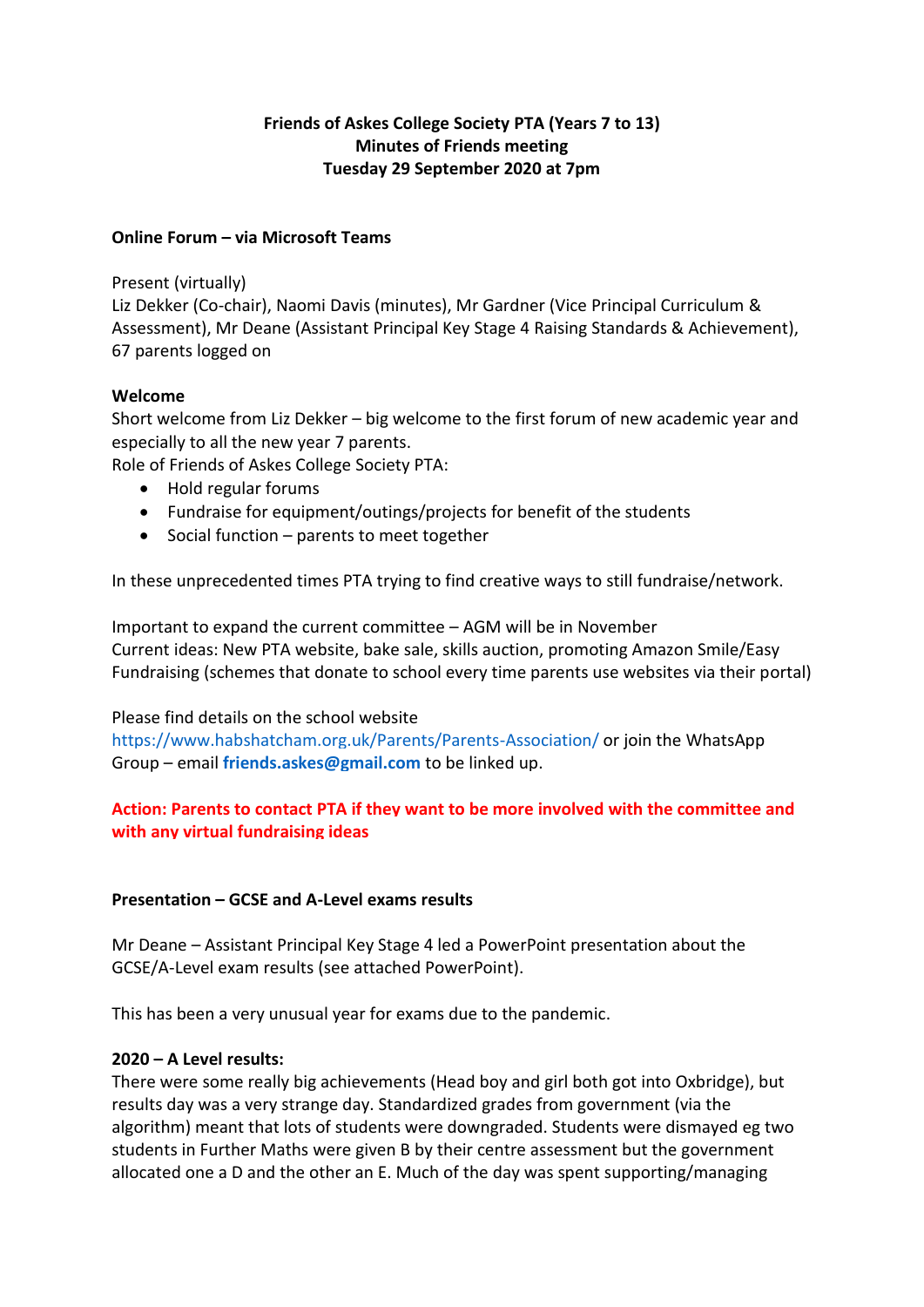emotions of students on the day. Then two days later a government U-turn and students were given the centre-assessed grades.

## **2020 - GCSE results:**

There were high grades within the year group with 30 students achieving grade 9 in 2 or more subjects. The two highest achieving students have been retained and an increasing number of our internal students from Year 11 have chosen to study A Levels at the school.

### **Value added results:**

*A Level* – this has improved dramatically especially for disadvantaged students. From C to C+/B-. The target for an excellent state school is to get to average B. In most A Level subjects the value added is positive (Subjects with smaller numbers of students it is less easy to attain greater increases in value added e.g. Spanish)

*GCSE* – the value-added jump is not as large as with A Levels. However, the Progress 8 has gone from negative to positive, a particular increase for disadvantaged students. Average grade (Attainment 8) is 5.24, therefore strong pass, with the grade for disadvantaged students moving up to pass level.

### **Student progress:**

Slide broken down into different categories and student progress eg attendance of less than 90% has poor progress, demonstrating importance of tackling student absence (although pupils with 100% attainment didn't make as much progress as those with 95-100% attendance, unsure why). School is looking at each area and working out how to help students attain progress. Teachers continue to reflect on and are seeking to adapt and change lessons to suit the needs of the students.

#### **GCSE results:**

2019-2020 each area has improved. There is a gap opening between male/female – wasn't there two years ago. Disadvantaged students are making more progress. SEN/EAL (students with Special education needs and English as an additional language) have made huge leaps in progress since 2019.

#### **GCSE comparison:**

DD means Data Drop – it is a formal assessment of students at two points in the year, by which school tracks progress and allocates predicted grades.

DD1 is in November (for predicted grades), DD2 is in March (Formal Mock Exams called Pre-Public Examinations (PPEs)).

In 2019/2020 – DD1 was 4.01, then went higher to 4.7 at DD2 – students were on course to improve from the previous cohort; therefore, the interventions school was making were showing positive steps. It is a shame that the school wasn't able to find out how well those students would have achieved at GCSE in a public examination.

#### **Results – subject progress:**

Grades for Music and Photography in particular were very high. 60 students took separate Sciences – really high progress made in these.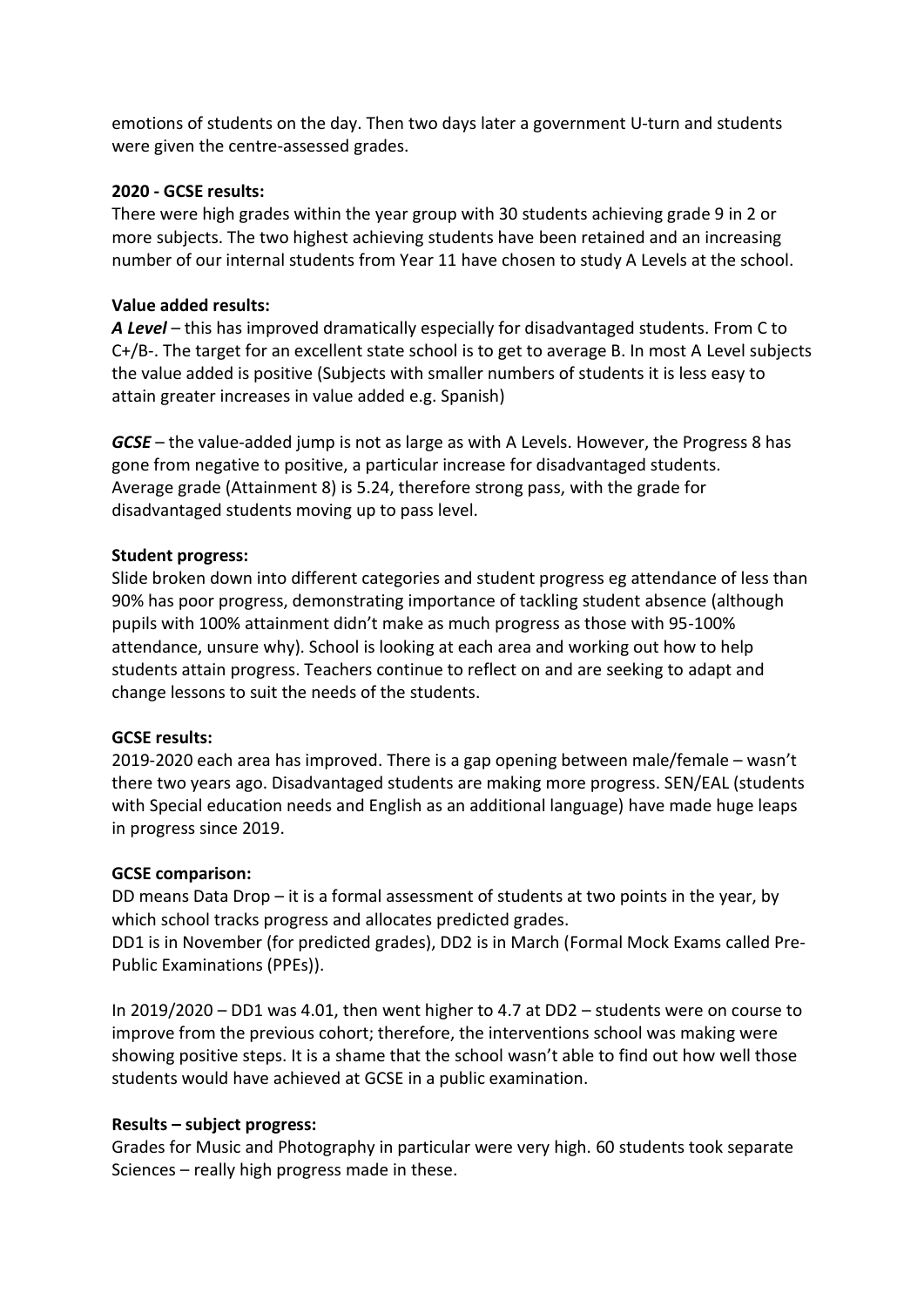### **Post results destinations:**

100 (so up more than 10% on last year) GCSE students have stayed on to study at the school's 6<sup>th</sup> form.

75% of the A-Level students have gone on to university (21% to Russell Group universities), 22% taken Gap year

This is the latest date that the school can now share with us.

| <b>Status</b>                         | 2020<br>(Current)        |
|---------------------------------------|--------------------------|
| <b>University / Russell</b>           | 121/33                   |
| <b>Oxbridge</b>                       | $\overline{\mathcal{L}}$ |
| <b>Medicine</b>                       | $\mathbf{1}$             |
| <b>GAP</b>                            | 34                       |
| Apprenticeship /<br><b>Employment</b> | 3                        |
| <b>NEET</b>                           | 0                        |
| <b>Total</b>                          | 158                      |

## **Forum: Open questions about the presentation**

Answered by Mr Gardner and Mr Deane

*My son in year 10 – doing OK going back into school system – but I am finding it difficult to contact teachers to ask questions about what equipment is needed for certain courses*

Contact Head of department – the emails are available in the new handbook on the website – this lists all teachers/departments and who to contact when <https://www.habshatcham.org.uk/Parents/Handbook/>

*We didn't understand much of the presentation just now. Could you give a plain English summary of why black Caribbean students progressed less well? Are we able to see simple representation of the percentage pass rates for the core subjects rather than the added value scores? Also what interventions are you putting in place for those cohorts that are not performing well, particularly Black/Caribbean cohort?*  We can look into providing a plain English summary about why black Caribbean students progressed less well. There is a big push this year to support those students not progressing well – national tutoring funding from government will be used – targeting resources to the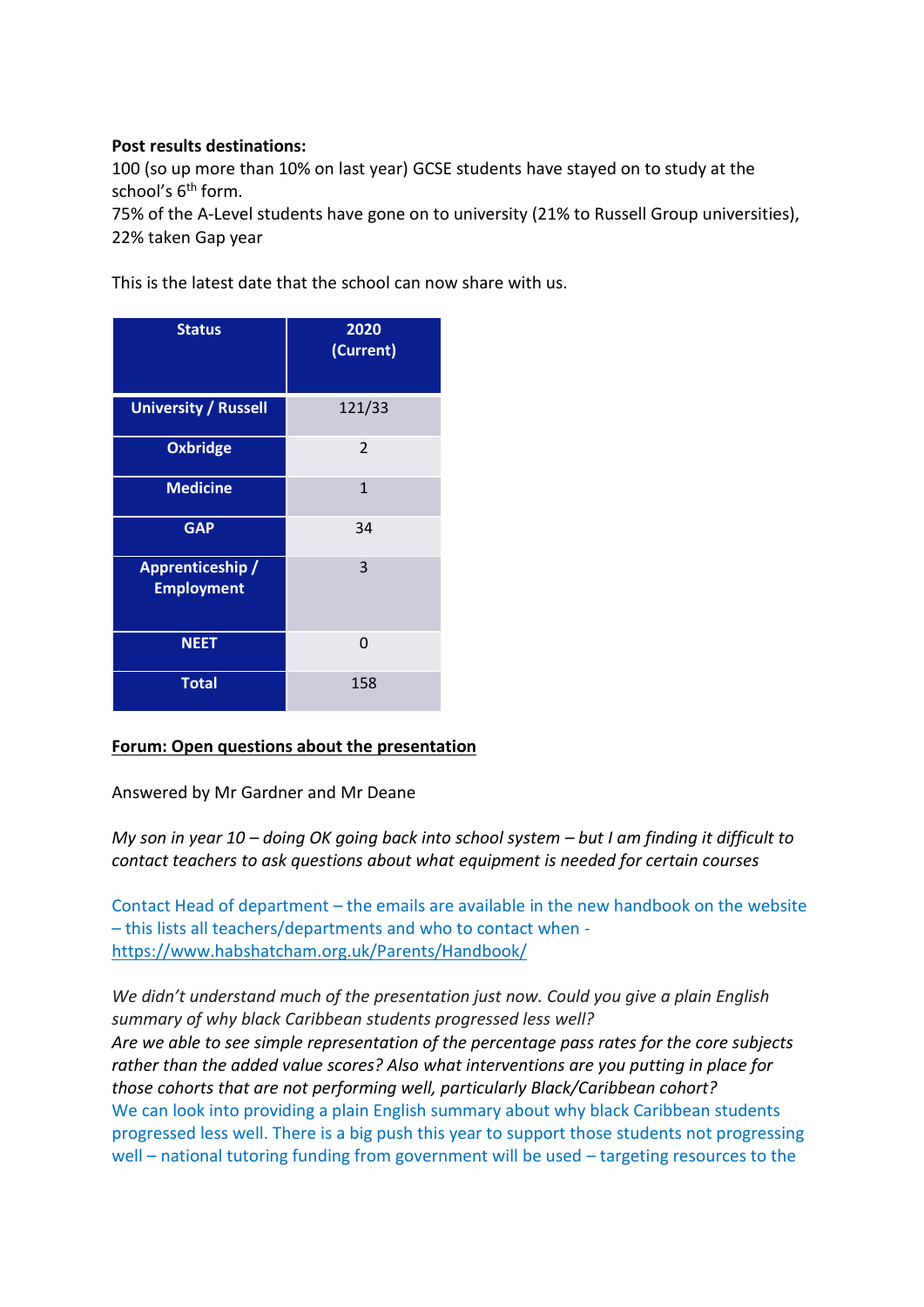specific students. We will be checking that the curriculum is fit for purpose. Targeting intervention for specific students is the best approach.

*How can someone move from combined science to individual subjects?* Speak to Ms Vilas Director of Science. Depends on student performance in Science assessment.

### *How often are year 8 kids going to be assessed throughout the year and how often might they move sets?*

They will be formally assessed twice – we have removed one formal assessment this year due to the impact of school closure and an ambition that students enjoy learning before moving quickly to an assessment (except for Year 11), but there is also constant informal assessment in class. Sets are reviewed after each formal assessment and some students may move. Families will be contacted by heads of subject if this happens.

*Do we already have a plan for DD1 and DD2 inputs from GCSE students – for example will they come in and sit exams if we are in lockdown in November?*  Currently, the plan is still for assessments in November 2020, so we are still preparing students for the formal exams, given that we don't know what the government is going to do. Year 11 have had Initial Progress Checks (IPCs) which has given Mr Deane and staff a huge amount of information to work with.

#### *Have interventions started already?*

Specific Interventions will start happening after October half term.

*There has been mention of residential weekends – what is this, how do you select students?*  These are residential revision weekends in March for Year 11 students who are deemed to be 'High Five' – students who are targeting achieving grade 5s and are at risk of not achieving the grades to attend sixth form and further education. It will be an intensive weekend of Mathematics/English for selected students who are struggling to achieve in school so need extra support.

*Are you able to clarify what aspects of the GCSE curriculum have been dropped as a result of the pandemic – can this be posted on the school website and an explanation of how this impacts on the 2021 exams? Eg if you have dropped cold war in history how will the exam board know?*

Some subjects/topics/assessments may be dropped due to pandemic, for example the government has released changes to Art which will now be assessed by coursework only. We are still receiving updates from exam boards. Ofqual will agree changes nationally, then individual exam boards will apply these to their own exams. Once these have all been agreed we will publish on school website.

## *Can you provide an analysis of the increasing differential between boys' and girls' results (why?), and what is being done to address this?*

In 2019/20 there was a Boys/Girls differential. However, this has differed over previous years, sometimes with boys achieving better. We will look at the change from single sex to mixed sex groups. Not yet sure if result was an anomaly.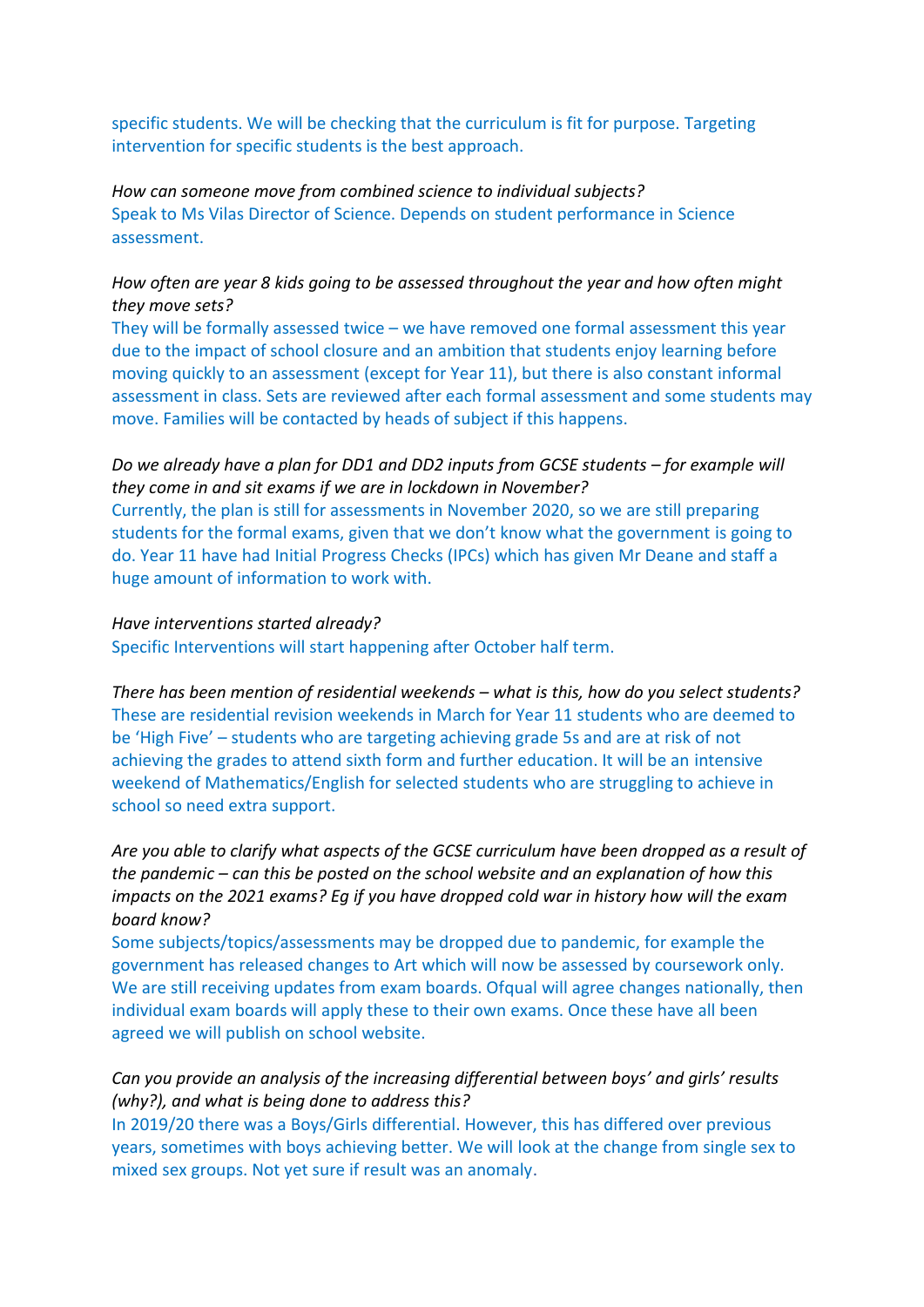#### *What year group is the PTA meeting for?*

Friends of Aske's PTA meetings are for all year groups. The talk this time was about latest GCSE/A-Level results, but other topics have come up too. The school will hold parent evenings for each year group where parents can talk to each of their children's subject teachers.

#### **Pre-submitted questions (answered by Mr Gardner)**

*Around 1/3 of secondary schools moved some of the CAGs (centre assessed grades) suggested by the subject teachers to fit with previous years' GCSE and A level data. Was Aske's one of these?*

No we were not. The senior team asked teachers for predicted grades and to place students in rank order (before Ofqual asked us to do the same). Heads of Department and Curriculum Directors compared these against results from previous years to consider accurate predictions. The senior team looked at results and compared them. Any we questioned we asked staff to submit reliable evidence such as coursework/mock exams results etc to be reassured that we had the most accurate record. We used information from previous years as appropriately to provide challenge to the results submitted by heads of dept. which is why we are confident the final CAGs were accurate.

*We have experienced a puritanical and antiquated form of discipline at the school. Relatively minor behavioural infractions can result in being forced to sit in the hall and miss lessons. Teachers giving detentions to children who fail to complete tasks. Etc. We can only speculate about the extent of these punishments, and understand that circumstances are very difficult for teachers. We are so very grateful for your care and effort. That said, even the most inexperienced of teachers surely would agree that learning does not occur under threat. Children understand fairness and proportionality, and when it doesn't occur their respect for the institution and its role suffers. My question is this: wouldn't it be easier on the staff as well as children, and wouldn't it be more effective if the school relaxed a little?*

This might be based on an individual example as this is not the behaviour policy of school. There is a scale of discipline in schools - some schools have zero policy and others that are very relaxed. My opinion is that Hatcham is in middle leaning towards stricter. Children can only learn when behaviour is managed well. It is important to ensure learning is not disrupted by a particular child inside and outside lesson. A year ago we introduced line-up around break – this is now stricter due to bubbles – this has shown a good effect on how students are composed as they enter their class. The number of fixed term exclusions was 53 before line-ups was implemented and reduced to 31 after.

Where you think we haven't got balance right please do point out to the school. Remember that we are operating school in difficult circumstances keeping year groups separate.

*The year 9 pupils have not been put into "real" sets, as per headmistress' letter. The pupils seem to only have been divided into two pools. A lower pool (doing combined science) and an upper pool (doing individual science subjects - biology, chemistry and physics). Will there be further streaming as the year progresses? If so when?*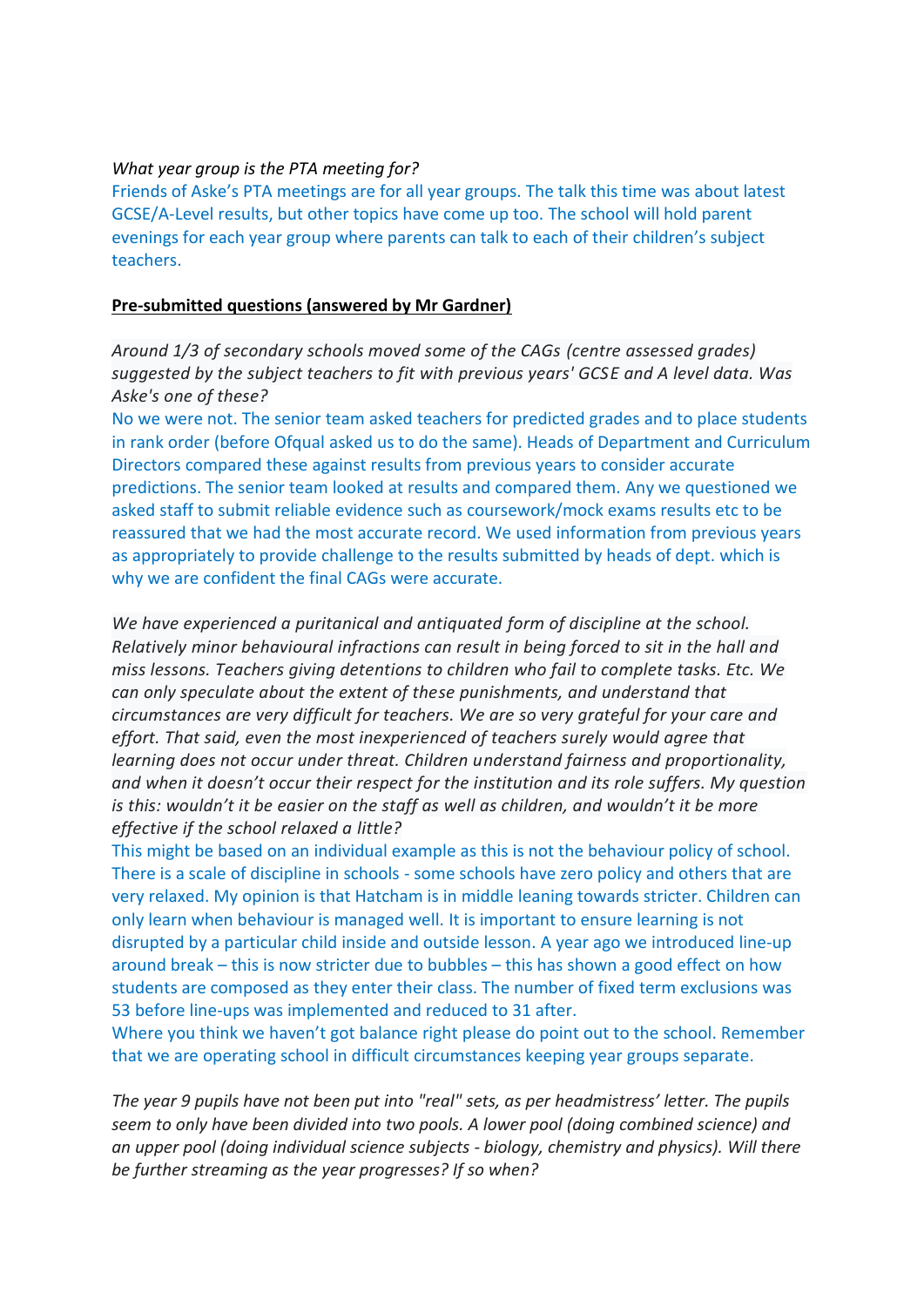National guidance is for year group bubbles and where possible same lesson groups (if there is a positive COVID-19 case it is easier to trace contacts if with same group for all lessons, therefore avoid sending whole year group home). We will rely on advice from local health body. Therefore, we have had to put children into English/Mathematics/Science Group (which makes up 1/2 of lessons) and one class where possible for all other subjects. Following the national guidance, we ensure all classrooms are set up with desks set forward and teaching from the front. It is difficult to implement mixed ability teaching (which often requires students working in groups). Some parents will have a concern. We have made sure we review groupings eg SENDCO advises on the placement of all pupils with SEND (special education needs and disabilities), balance boys/girls. Some research shows that students from disadvantaged backgrounds perform less well in sets so we have made sure we have spread students out proportionally across sets.

In terms of classroom management, it is a generalisation lower set are less well behaved. I (Mr Gardner) teach 'a lower ability group' and I believe they are getting a good deal in terms of management and quality first teaching. It is a fair question, but we need to look at experience of individual child as not true across all classes – do contact the class teachers about specific issues.

Regarding "setting of students – Year 9 not put into real sets but divided into lower pool (combined science) and upper (single sciences)". We think the questioner is referring to the new Year 10. Year 9 into Year 10 have been regrouped - regrouping based on scores against range of subjects – better way to prepare students for GCSE. Across core and EBaac (English Baccalaureate) subjects we have seen variation across the groups (partially due to lockdown as some students haven't made as much progress as others) and will review this across the year. Top groups are entered for separate sciences. Students are also set for Mathematics and English.

*Looking at Haberdasher Aske's as a Federation there seems to be an endemic problem with none of its schools currently ranked as outstanding (one currently requiring improvement) and all having well below average Progress 8 with particular failure to improve attainment for children starting with a low or middle grade and a significant difference in Progress 8 between boys and girls. What reasons are the Federation giving for this and how are they proposing to support Hatcham College as it strives to even up opportunities for success for its pupils? Also, could you give details of what Hatcham College is doing itself to address its failure to offer significant or positive Progress 8 for all of its pupils (regardless of attainment at point of entry) - particularly boys? How can we as a parent body help you?* This is the most significant challenge to the school. Results in 2018/2019 did go down which is a matter of great concern.

- 3 Principals at the school in 3 years (Mr Jones, Mr Williamson, Ms Solani) huge impact on strategic direction, disruption to continuity. Beginning to get traction with Ms Solani – lot more continuity of strategy – what to do with Year 11 and longerterm curriculum.
- Year 11: Concern about Mathematics now have strong team. Ms Solani has put in huge effort to make it a strong subject, new experienced Director of Mathematics and Mr Deane leads Key Stage 4 as well as being a Mathematics teacher himself.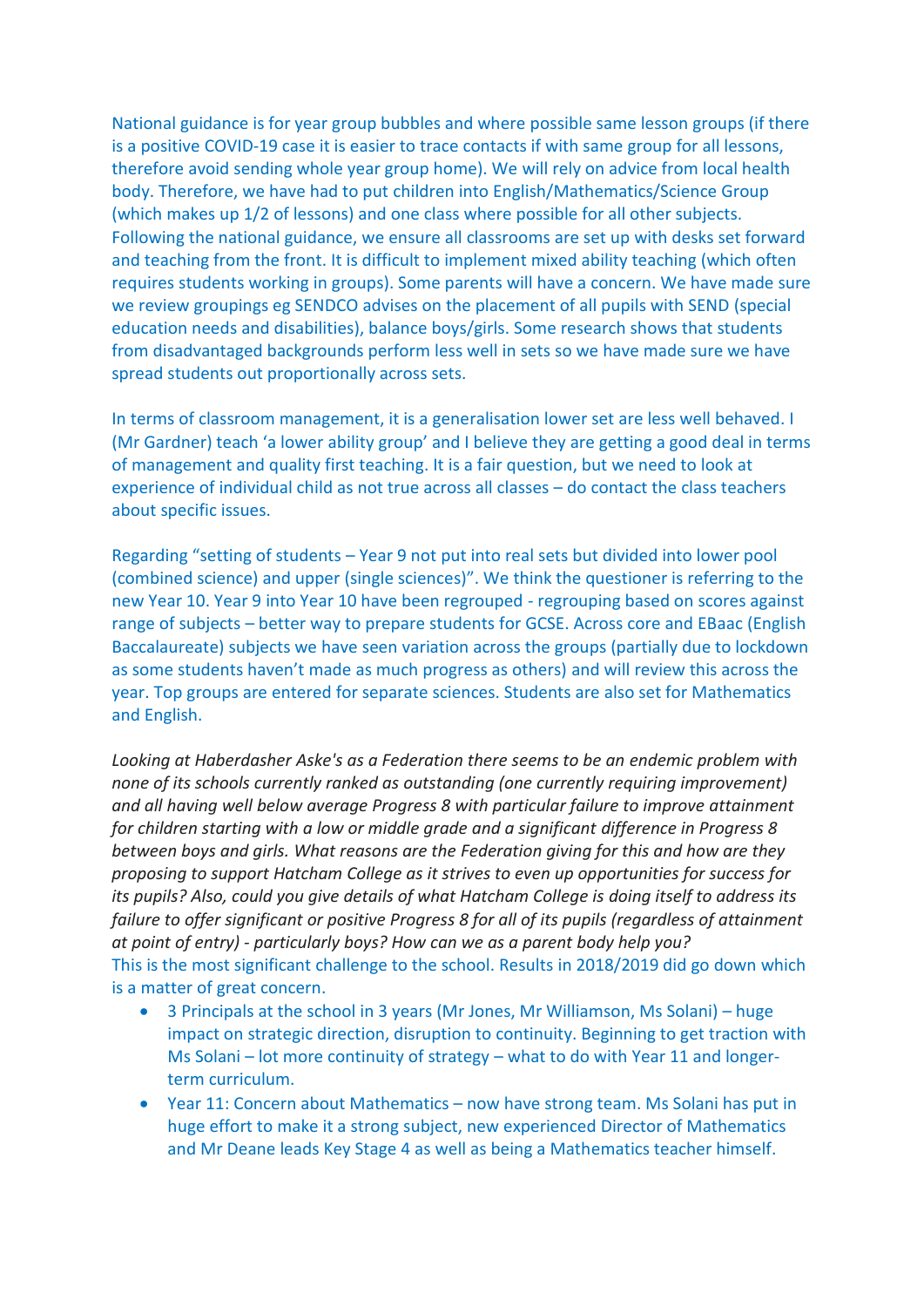- English has had more continuity, new Curriculum Director for English has come from an outstanding school with a progress score of +1.
- Looking at appropriate curriculum, not simplifying or reducing the opportunity/offer. For example, we have more students than ever choosing Modern Foreign Languages, seen as academically very challenging.
- In 2017 negligible gap between disadvantaged and other students and Progress 8 was positive overall. For the past two years, about 2/3 of students have continued to make positive progress but progress for disadvantaged pupils (just over 1/3 of cohort has dropped pulling down the school's overall progress 8 score) – clear message to all is the need to target those students (revision, study skills, deliver curriculum lower down school: knowledge organisers so students learn/retain core knowledge)

*Please let us know exactly what is happening to the Modern Languages Provision for Yr 9. The chance to study a 2nd MFL was taken away from them last year and now, it appears that they can only study a 2nd MFL out of school hours, and only in 2 languages. Is Hatcham downgrading the importance of languages just at a time when the country will need them the most?*

We are providing a second foreign language in Key Stage 3 Period 7 (after school) in Year 8 (Latin or German) and year 9 (Latin or French). It was offered to 60 students who had performed well in languages in Year 7 and about 25 students have taken up offer. Not appropriate for all students to have 2 languages. Very few if any continue with 2 languages at GCSE. However, we offer a wider range of languages at KS3 than other schools - with French, German and Spanish in the timetable and Latin offered as a Period 7. We do not believe it is downgrading languages. Uptake of languages at GCSE historically over the past 6 years at least has been 50-55%, it had gone down to 23% last year so we changed staffing, supported stronger teaching/learning, changed guidance for making GCSE choices, now 63% chosen to study at GCSE. We are aiming for at least 75% uptake next year. We believe it is best to focus on one language for a deeper understanding, giving more time to learning languages in year 9 than other schools as well as motivating students to take language at GCSE.

*Whilst we appreciate the current pandemic has made all elements of ordinary school life complicated, what will the enrichment provision going forward, especially for sports, look like? Outside school, children's sports clubs (football, cricket, hockey) have been continuing is there a reason why these cannot be done by year group (ie bubbles) after school? Going forward, what is the vision/strategy for sports at school given that the school has been blessed with playing fields etc but has poor sports output? Is there a way that parents can be involved to help support provision?*

*I'm a current Year 7 parent: I'd like to know more about the current plans and thoughts around sports outside the PE lessons (eg after school)*

Enrichment will be on offer online and some in school from 16<sup>th</sup> October 2020. There will be a gradual process as we need to manage our bubbles and ensure safety online. Parents will receive communication about this. It is however limited as we cannot mix year groups. We know that sports provision is a concern for some parents. We have big playing fields but running afterschool depends on staffing and we have an appropriate sized PE Department. Due to the pandemic, staff have increased duties and supervision (much more than usual) at the start of school, during break, at lunchtime and after school. Therefore, clubs after school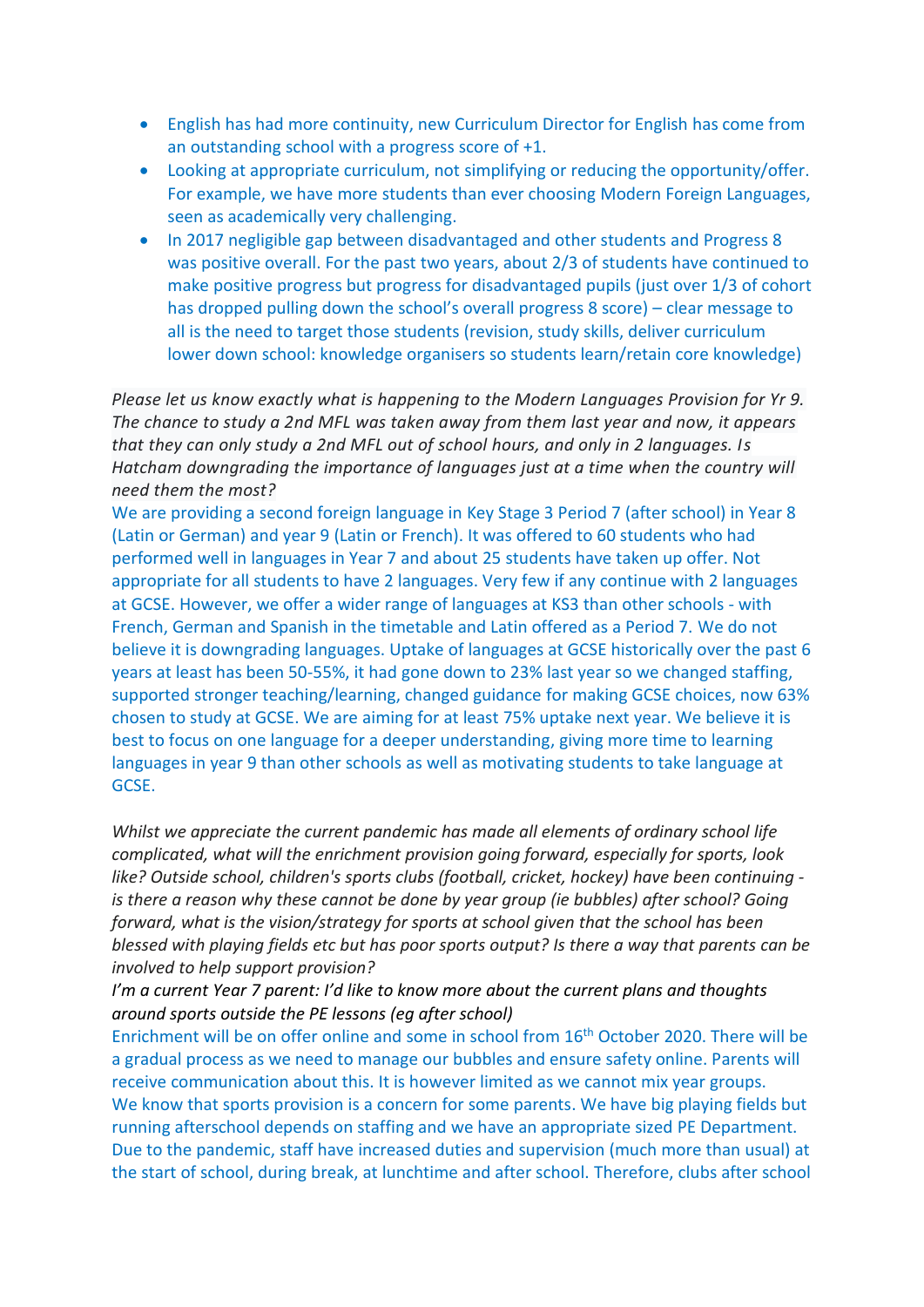only have 4 PE teachers who can run clubs each. Also need to bear in mind 2 PE teachers are Heads of Years, therefore have significant other responsibilities. Teams have been paused due to pandemic but should be starting again soon.

Parents are welcome to get involved – contact Mr Gardner who line manages the Head of PE.

|                                                     | 2019 | 2018 |     |
|-----------------------------------------------------|------|------|-----|
| 2020                                                |      |      |     |
| <b>Number of Male Students</b>                      | 100  | 101  | 116 |
| Male students achieving 7+ in English & Mathematics | 17   | 13   | 23  |
| Male students with 7+ in Mathematics                | 29   | 30   | 39  |
| 5 strong passes including English & Mathematics     | 43   | 42   | 60  |
| <b>Male Students studying Separate Sciences</b>     | 32   | 29   | 32  |
| Male students with an Average Grade of 7+           | 14   | 11   | 11  |

*These are the figures I got from the school. Just 42% of boys got 5 good GCSEs in 2020 and in 2021 (only just above the government floor standard). To me that says that the school is letting down the majority of boys. What is going on?*

Results for boys – 42% achieved 5 good GCSE in 2020. Girls nationally do better than boys, so figures will be skewed as girls performance lift this. Three years ago boys did better than girls. There has been variation over years. Boys could do better but we are certainly not letting down the majority of boys. 2019 boys closer to boys' performance nationally than girls to national girls' performance. It is hard to generalise. We do target specific students. Not true every single year that girls do better. Most significant change move from single to mixed gender teaching. Observations are that classes are getting better teaching as teaching style was not being adapted to gender (it was a big ask to require teachers to adapt style of teaching from one gender to another from lesson to lesson in a co-educational school where Key Stage 4 and 5 are taught in mixed gender). We expect to see progress over time and improvements in outcomes for all.

*What are the plans to rebuild the fantastic music department and restart music enrichment after all the previous team left? Why did the music department leave?*  Three members of staff moved for professional career development (and to other schools in the Federation), one moved to be at a school closer to where they live. We have a full new team of staff – it is taking them longer to settle in as they are all new. We recognise the importance of music as part of the school's DNA. There is continuity with previous staff member working in conjunction with new head for joint events with Borough Academy. Enrichment is starting from 9<sup>th</sup> October 2020. This academic year 12-13 students in Year 12 will be studying music (in the past has been 3-4 – it is now a popular option).

*Are there any more opportunities for online placements in Year 11, as those on offer focus on IT, law and medicine, none of which my son is interested in?*